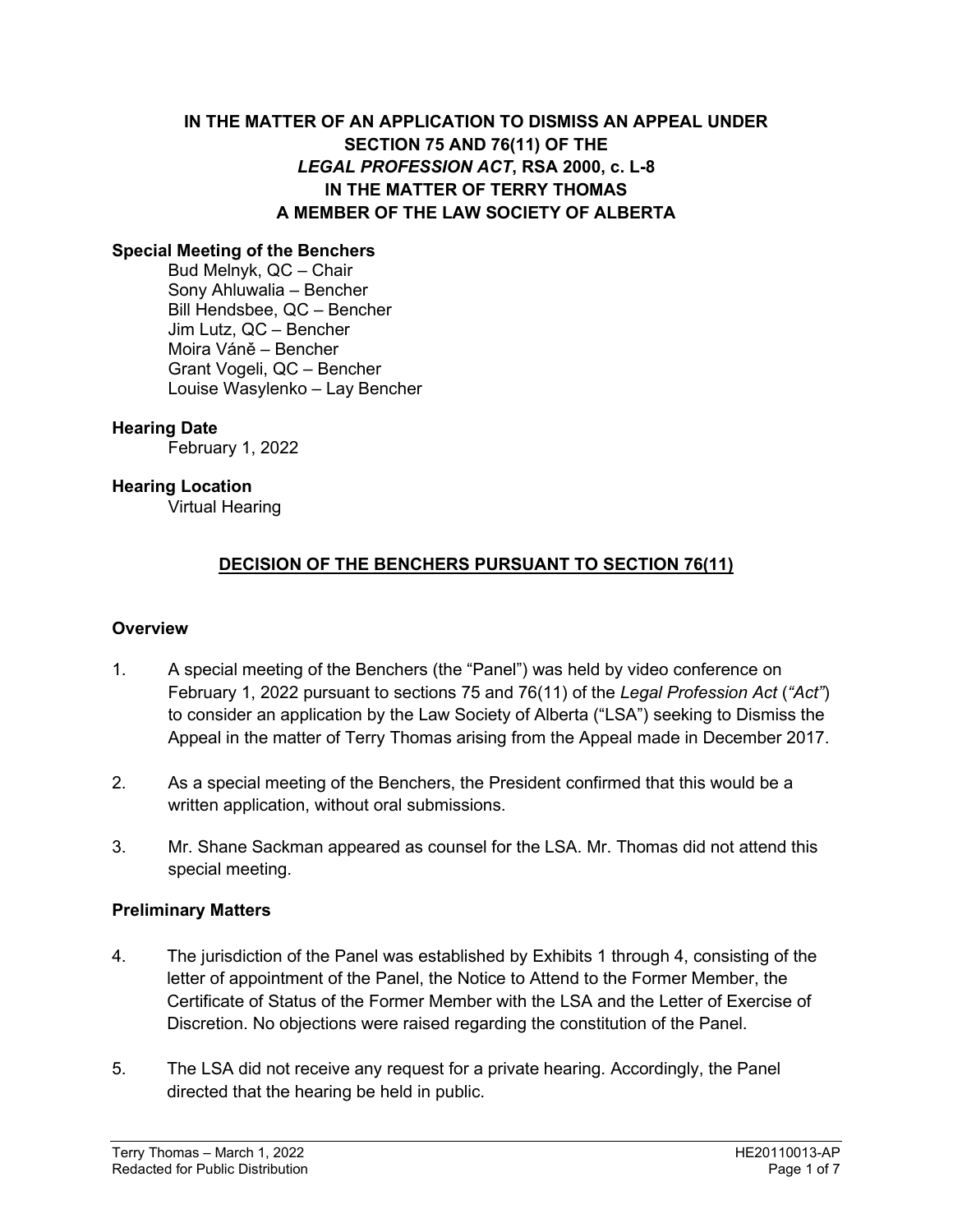6. At the outset of the hearing Exhibits 1 through 12 were entered into evidence in the hearing.

### **The Authority of the Benchers to Dismiss an Appeal**

7. The *Act* provides a procedure for a member or the LSA to seek for the Benchers to Dismiss an Appeal, pursuant to section 76(11) of the *Act*, which states:

> 76(11) The Benchers may make an order dismissing the appeal, with or without a further order requiring the member to pay to the Society all or part of the costs of proceedings relating to the appeal, if

[…]

(c) the Benchers are satisfied that the member has otherwise abandoned the appeal.

#### **History of Proceedings**

- 8. The history of this matter can be summarized as follows:
	- (a) On November 14, 2017 a Hearing Committee disbarred Mr. Thomas.
	- (b) Mr. Thomas appealed that decision in December 2017.
	- (c) In January 2018 Mr. Thomas was informed of the estimated cost of \$26,235.69 to prepare the hearing record, which costs have never been paid.
	- (d) On October 9, 2019 the LSA provided notice to Mr. Thomas of Rule 100.3 as required by Rule 100.3(4).
	- (e) On March 3 and April 7, 2020 the LSA wrote to Mr. Thomas advising him that the cost of preparing the hearing record had been reduced to \$9,891.00.
	- (f) Mr. Thomas sought a waiver of the hearing record costs. The waiver application was heard on October 8, 2020 by a panel of Benchers and they rendered a decision on October 15, 2020. The decision states in part:
		- 15. We decline to exercise our discretion under section 74(5) of the *Act*, but we recognize that little guidance was provided to Mr. Thomas as to our expectations on such an application. As such, we will provide Mr. Thomas with 30 days if he wishes to perfect his application after considering our reasons and we are prepared to reconsider it anew.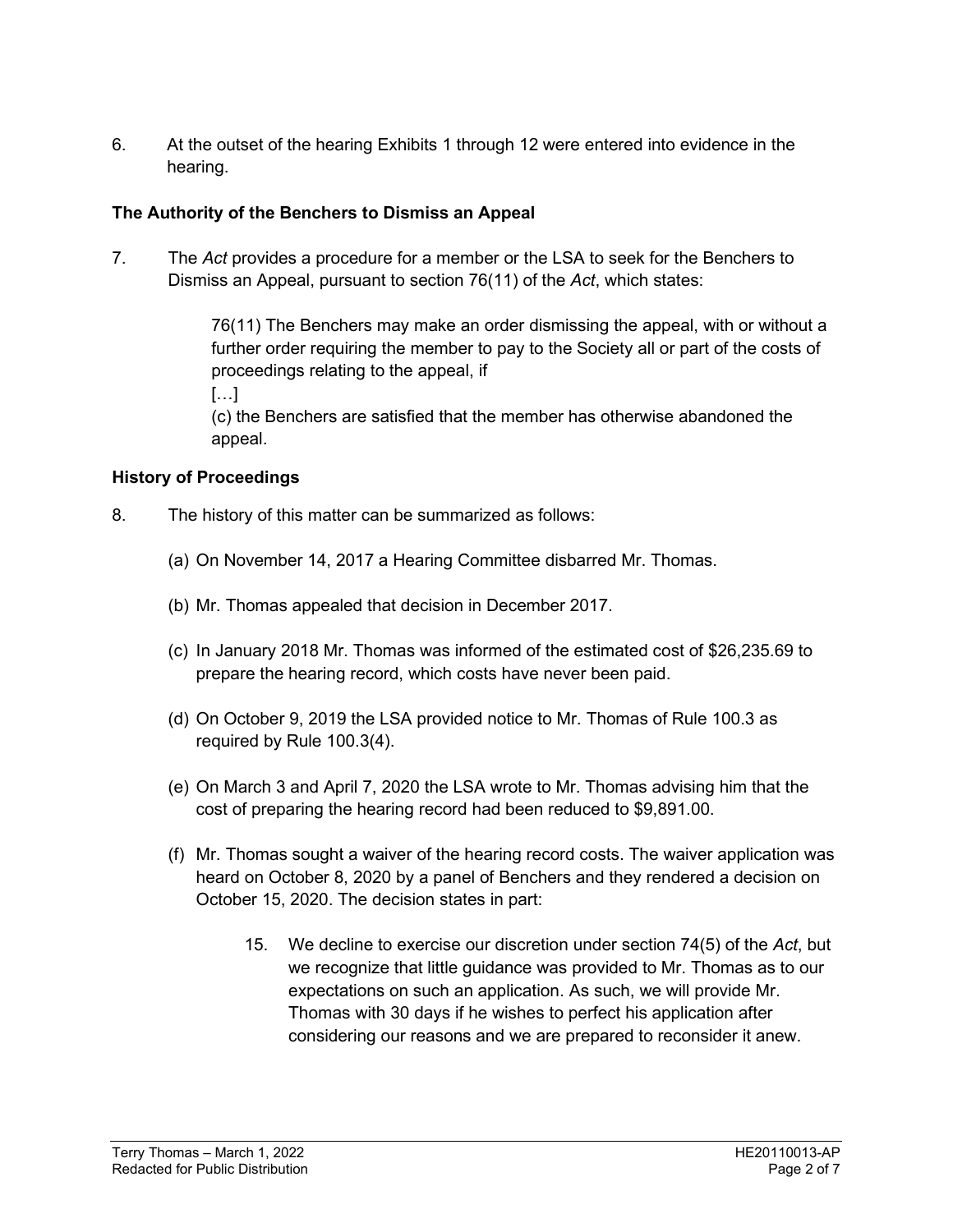- 16. Barring that, our decision would become final and we would encourage the Law Society to bring an application under section 76(11)(c) dismissing this appeal as being otherwise abandoned. The costs to prepare the hearing records have still not been paid and the Former Member has provided nothing further to the LSA regarding the Decision or his appeal. The Decision was rendered nearly a year ago and the underlying appeal was started over four years ago.
- (g) Mr. Thomas made no further application for a waiver within the 30 days and the costs of preparing the hearing record have never been paid.

# **Adjournment Application**

- 9. Mr. Thomas did not appear at this special meeting, but he did seek an adjournment by way of a string of email communications which can be summarized as follows:
	- (a) Mr. Thomas advised the LSA on January 27, 2022 that he was not available on February 1, 2022 since he was in "training" and that he had been very ill, and given the lingering effects of his illness he had been in a "Covid study" through his work place.
	- (b) LSA counsel replied to Mr. Thomas on January 27, 2022 that the LSA was opposing the adjournment request for the following reasons:
		- i. Mr. Thomas was provided with the application materials on October 26, 2021 and the date of this special meeting was provided to Mr. Thomas on November 19, 2021.
		- ii. On December 21, 2021 Mr. Thomas provided the LSA with a new email address and again on January 4, 2022 the LSA provided Mr. Thomas with the application materials and notice of the February 1, 2022 date.
- 10. The LSA was opposed to the adjournment application and in support of their position they referred this Panel to the Alberta Court of Appeal decision in *Broda v. Law Society of Alberta*, 2017 ABCA 118. In that case a member was granted an adjournment by an appeal panel which adjournment was subject to a number of timeline related conditions. The member did not meet those adjournment conditions and the appeal panel subsequently dismissed the appeal. The Alberta Court of Appeal, after citing section 76(11)(b) of the *Act*, dismissed the member's application stating:

[9] It seems to us that every courtesy was extended to the appellant. He had ample opportunity to make full answer and defence to the allegations that brought him before the Law Society of Alberta. The record is replete with cogent evidence of foot dragging on his part which was met with patient regard by the Appeal Panel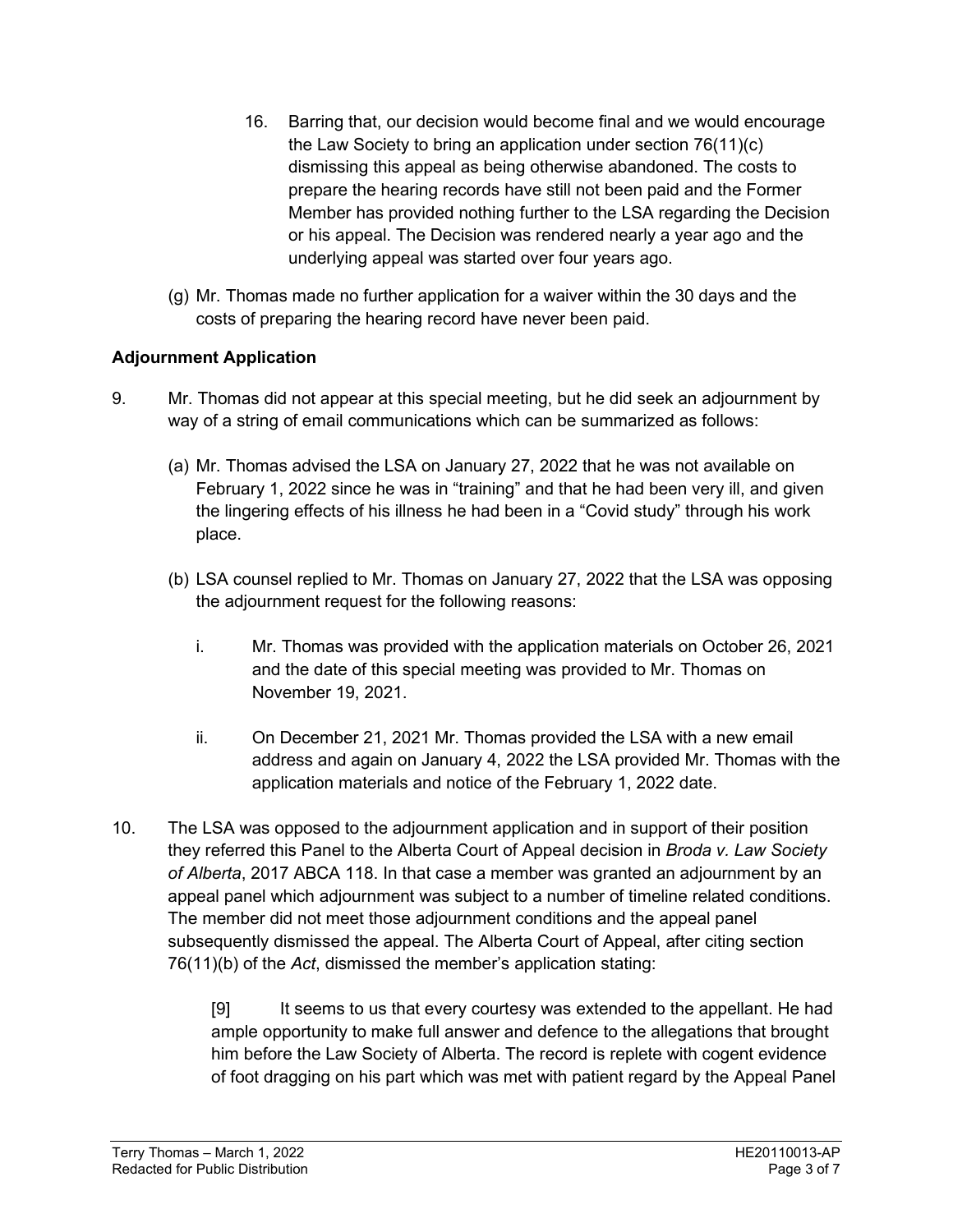to afford the appellant multiple opportunities to put forward his evidence and submissions. Procedural unfairness is not made out. The principle of *audi alteram partem* was adhered to throughout the proceedings. The principles of fundamental justice were not infringed.

### **Adjournment Decision**

11. Section 76(11)(b) of the *Act* states:

76(11) The Benchers may make an order dismissing the appeal, with or without a further order requiring the member to pay to the Society all or part of the costs of proceedings relating to the appeal, if

[…]

(b) the member or the member's counsel appears before the Benchers for the purpose of applying for an adjournment of the hearing and the Benchers consider the adjournment unjustified in the circumstances, or […]

12. The Panel has also taken into consideration the factors as particularized in paragraph 15 of the *Section 76(11) Appeal Dismissal Guideline*, dated September 26, 2019, which are repeated below:

> The Benchers may rely on several factors when considering an adjournment application, including:

a. lack of compliance with prior orders, directions or conditions of the prehearing conference chair or the Benchers;

b. previous adjournments granted to the lawyer;

c. whether previous and current appeal hearing dates were or are peremptory on the lawyer;

the need to have the appeal concluded;

e. evidence that the lawyer is seeking to manipulate the system by orchestrating delay;

f. the seriousness of the consequences of the hearing to the lawyer;

g. the potential prejudice to the lawyer if the adjournment is not granted;

h. if requesting an adjournment to seek counsel, whether the lawyer had counsel prior to the hearing and whether the lawyer is honestly and diligently seeking to exercise the right to counsel;

i. whether timely and adequate notice of the application for an adjournment was provided;

j. the lawyer's reason(s) for being unable to proceed on the scheduled date; and

k. the length of the requested adjournment.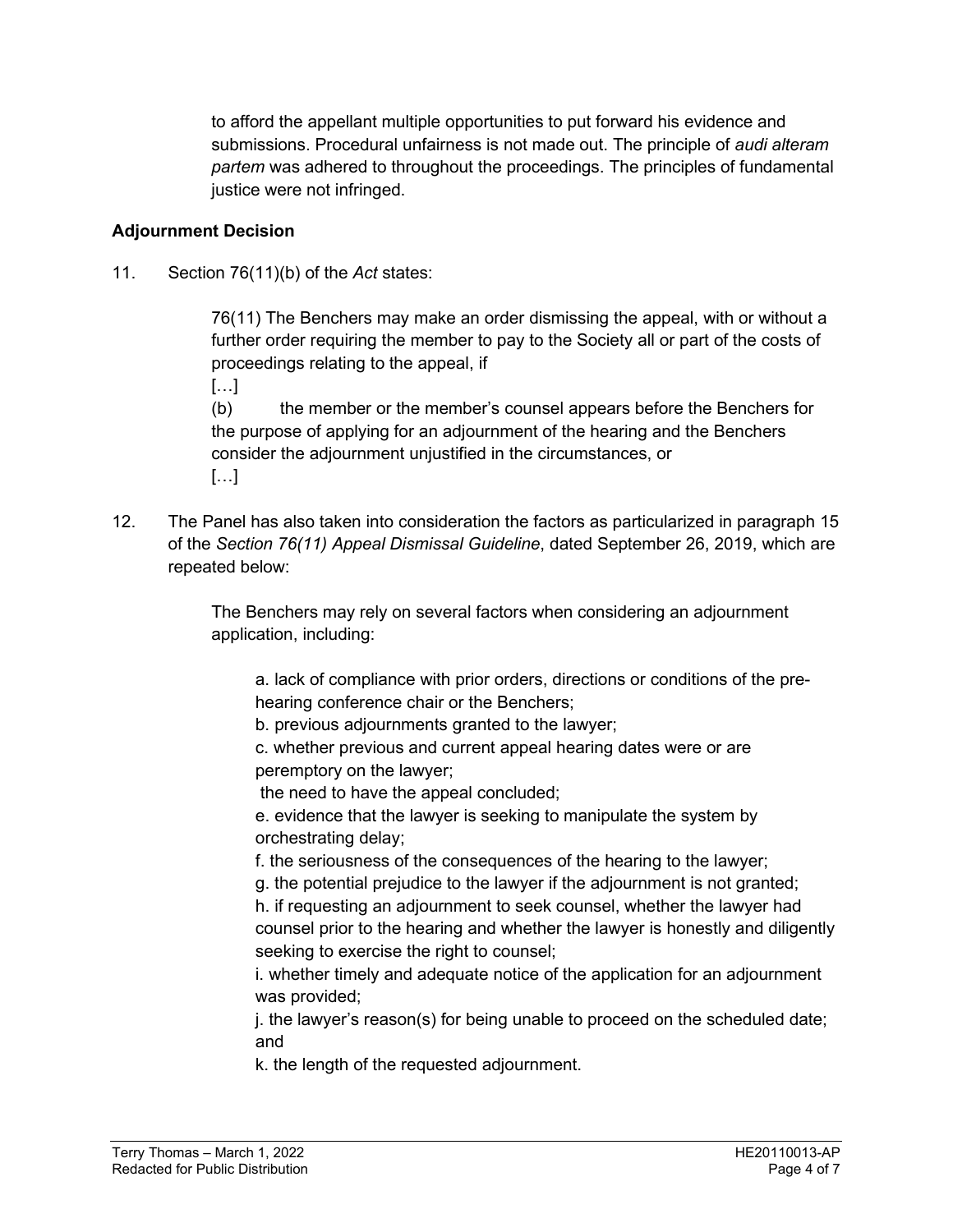- 13. The Panel is not prepared to grant the adjournment request of Mr. Thomas. That request is not justified in the circumstances for the following reasons:
	- (a) Mr. Thomas first had notice of today's hearing on October 26, 2021, but he did not advise the LSA of his adjournment request until January 27, 2022, some four days before this Panel convened.
	- (b) Mr. Thomas has provided no explanation as to what sort of training was being done, nor was any documentation provided to support his medical situation.
	- (c) The Appeal of December 2017 was filed over four years ago and there is a cogent need to have the Appeal concluded.
	- (d) Mr. Thomas has given no indication as to how long of an adjournment he is seeking, which is suggestive of "foot dragging" on his part.

### **Appeal Dismissal Decision**

14. The Panel has considered the *Section 76(11) Appeal Dismissal Guideline*, dated September 26, 2019, and that Guideline states in part:

> 35. If the lawyer fails to comply with any obligation in Rule 100.2 or Rule 100.3, as the case may be, the Law Society may bring an application to the Benchers for an order dismissing the lawyer's appeal as otherwise abandoned in accordance with section 76(11).

36. If the Benchers determine that the lawyer has failed to comply with any requirements in Rule 100.2 or Rule 100.3, they may make an order under Rule 100.4 dismissing the lawyer's appeal as otherwise abandoned pursuant to section 76(11)(c).

15. Also considered by the Panel were Rules 100.3 and 100.4, which state in part:

100.3(1) This rule applies to appeals commenced prior to September 27, 2019, pursuant to section 75 of the *Act*, where the member has not done one or more of the following:

- (a) paid the cost of preparing the hearing record;
- (b) provided written appeal submissions to Society counsel;

(c) complied with directions imposed on the member by the chair of a prehearing conference; or

(d) complied with requirements imposed on the member by the Benchers.  $[\ldots]$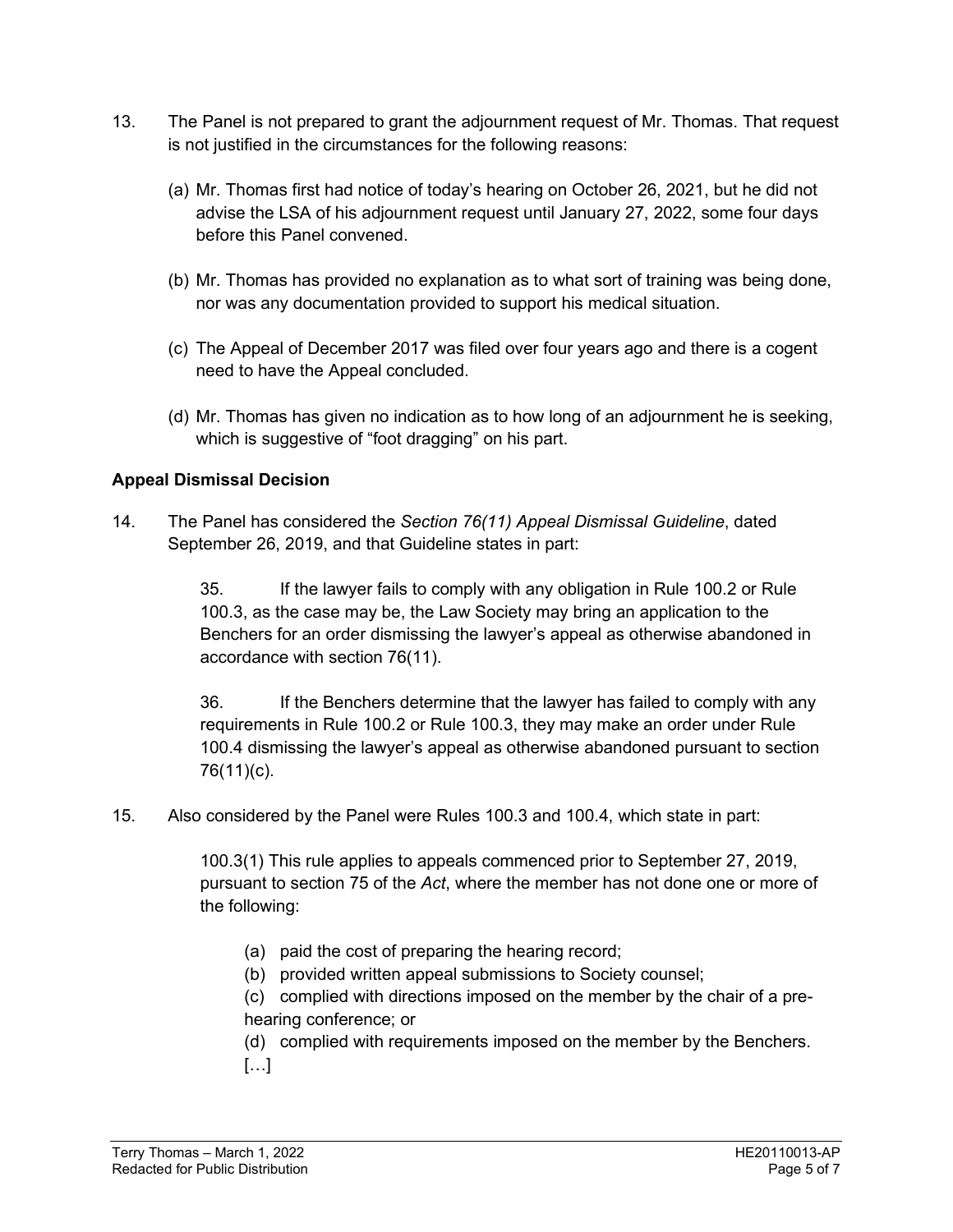100.4 If the member fails to comply with any of the member's requirements in Rule 100.2 or in Rule 100.3, as the case may be, the Benchers may, on application by the Society, make an order dismissing a member's appeal as otherwise abandoned pursuant to section 76(11)(c) of the *Act*.

- 16. The Panel is satisfied that Mr. Thomas has effectively abandoned his Appeal for the following reasons:
	- (a) Mr. Thomas has failed to comply with the requirements of Rule 100.3(1)(a) in that he has not paid the cost of preparing the hearing record. That payment was due at least by November 15, 2020, some fourteen plus months ago.
	- (b) On October 9, 2019 Mr. Thomas was advised of an amendment to the Rules of the LSA, where he was advised that he was required to pay the costs of the hearing record or apply for a waiver. That letter also stated that the LSA could apply to have the Appeal dismissed due to it being abandoned. It was only after receiving this notice, which was almost two years after the Appeal was filed, that Mr. Thomas took steps for a waiver application.
	- (c) Mr. Thomas has failed to pay the hearing record costs despite being given an opportunity to renew his waiver application by the panel of Benchers on October 15, 2020.
	- (d) The November 14, 2017 Hearing Committee decision was rendered over four years ago, which is an unreasonable delay.
	- (e) Mr. Thomas has taken no other active steps to move his Appeal forward, other than the motion seeking a waiver of costs on October 15, 2020, and his actions are suggestive of unwarranted and deliberate delay.

# **Conclusion**

- 17. The Appeal filed by Mr. Thomas in December 2017 is accordingly dismissed.
- 18. Mr. Thomas is ordered to pay costs of the Appeal proceedings in the amount of \$3,965.06.

Dated at Calgary, Alberta, March 1, 2022.